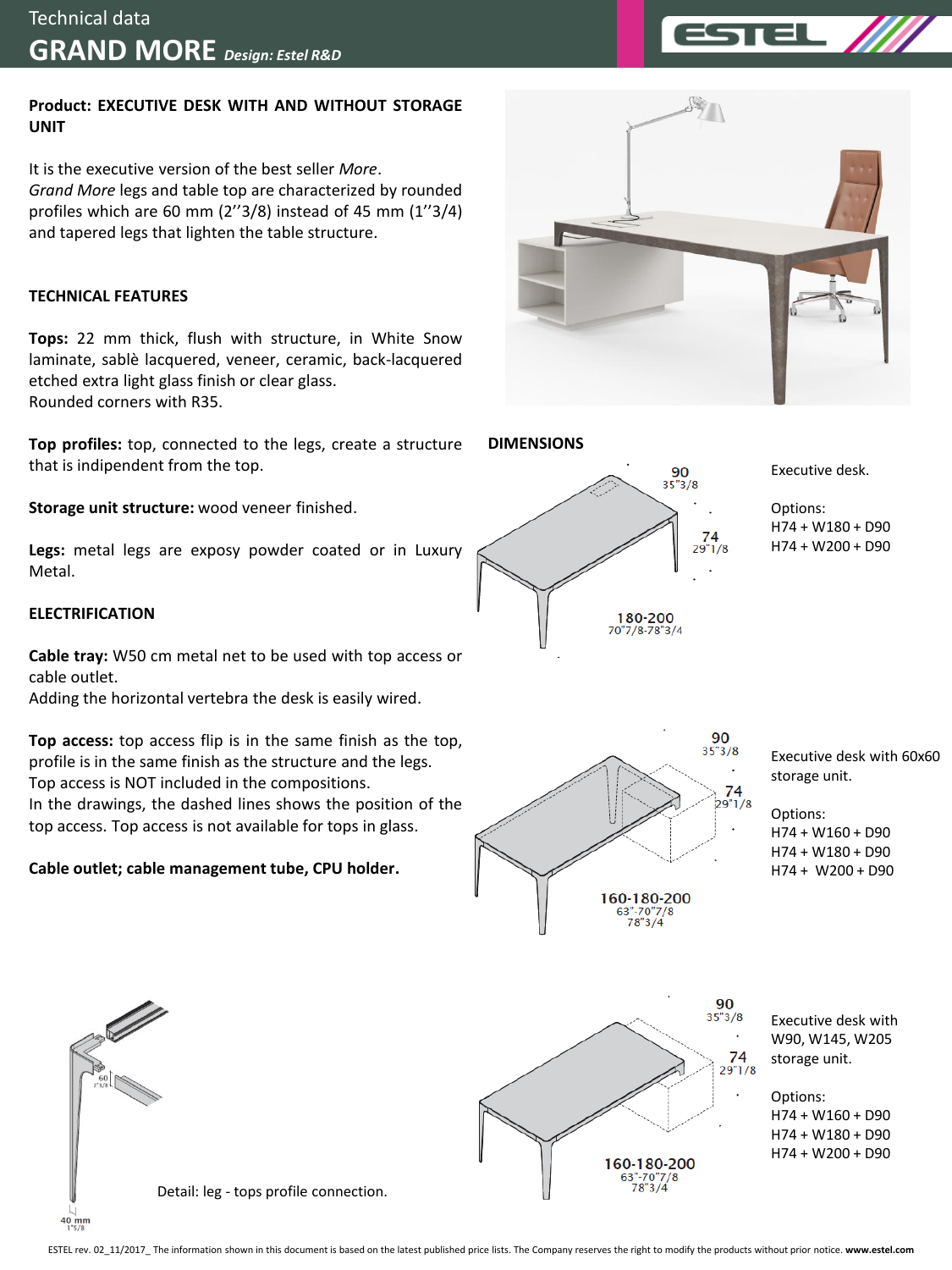### **FINISHES**

**Tops:**

#### **White Snow Laminate.**

**Sablè lacquered,** available in different sample collection colours.

**Veneer:** Magnolia, White Colour Fir, Nuvola stained Oak, Natural Oak 2016, American Walnut, Eucalyptus, Wengè, Zebrano Brown, Ebano.

**Ceramic:** Calacatta Soft, Calacatta Glossy, Statuario Soft, Statuario Glossy, Walks 1.0 White, Walks 1.0 Gray, Le Roche Ecrù, Ardoise Ecrù, Ardoise Noir, Nero Marquinia, Le Roche Grey, Industrial Ivory, Industrial Plomb.

**Back-lacquered etched glass:** White, Silver, Titanio, Brown, Alfa Red.

**Clear Glass.**

**Storage unit structure:** veneer (see veneers for the top).

#### **Top profiles/legs:**

**Varnished Aluminium:** matt White Snow, UE White, matt Titanio, matt Carbon Glacè, glossy Alfa Red.

**Luxury metal:** Chromed, glossy Nickel Black, matt Bronze, matt Brass, matt Antique Brass, Pewter Quarz, Brunished Cobalt.



 $22 \text{ mm}$ 

#### **ELECTRIFICATION**







### **Types of available tops.**